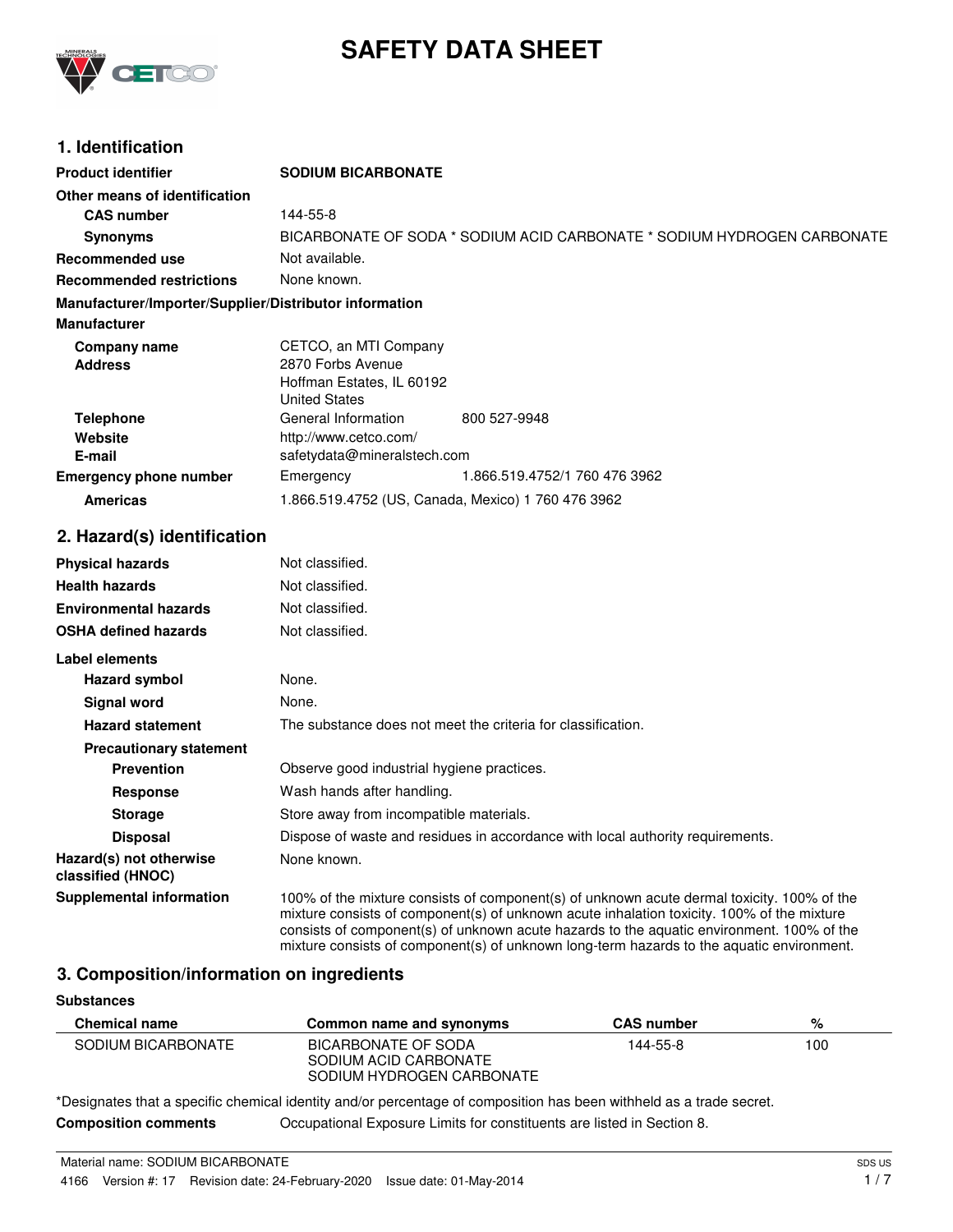## **4. First-aid measures**

| <b>Inhalation</b>                                                            | Move to fresh air. Call a physician if symptoms develop or persist.                                                 |  |
|------------------------------------------------------------------------------|---------------------------------------------------------------------------------------------------------------------|--|
| <b>Skin contact</b>                                                          | Wash off with soap and water. Get medical attention if irritation develops and persists.                            |  |
| Eye contact                                                                  | Do not rub eyes. Rinse with water. Get medical attention if irritation develops and persists.                       |  |
| Ingestion                                                                    | Rinse mouth. Get medical attention if symptoms occur.                                                               |  |
| Most important<br>symptoms/effects, acute and<br>delayed                     | Dusts may irritate the respiratory tract, skin and eyes.                                                            |  |
| Indication of immediate<br>medical attention and special<br>treatment needed | Treat symptomatically.                                                                                              |  |
| <b>General information</b>                                                   | Ensure that medical personnel are aware of the material(s) involved, and take precautions to<br>protect themselves. |  |

## **5. Fire-fighting measures**

| Suitable extinguishing media                                     | Water fog. Foam. Dry chemical powder. Carbon dioxide (CO2).                                   |
|------------------------------------------------------------------|-----------------------------------------------------------------------------------------------|
| Unsuitable extinguishing<br>media                                | Do not use water jet as an extinguisher, as this will spread the fire.                        |
| Specific hazards arising from<br>the chemical                    | During fire, gases hazardous to health may be formed.                                         |
| Special protective equipment<br>and precautions for firefighters | Self-contained breathing apparatus and full protective clothing must be worn in case of fire. |
| <b>Fire fighting</b><br>equipment/instructions                   | Use water spray to cool unopened containers.                                                  |
| <b>Specific methods</b>                                          | Use standard firefighting procedures and consider the hazards of other involved materials.    |
| <b>General fire hazards</b>                                      | No unusual fire or explosion hazards noted.                                                   |

## **6. Accidental release measures**

| Personal precautions,<br>protective equipment and<br>emergency procedures | Keep unnecessary personnel away. Wear appropriate protective equipment and clothing during<br>clean-up. Use a NIOSH/MSHA approved respirator if there is a risk of exposure to dust/fume at<br>levels exceeding the exposure limits. For personal protection, see section 8 of the SDS. |
|---------------------------------------------------------------------------|-----------------------------------------------------------------------------------------------------------------------------------------------------------------------------------------------------------------------------------------------------------------------------------------|
| Methods and materials for<br>containment and cleaning up                  | Avoid the generation of dusts during clean-up. Collect dust using a vacuum cleaner equipped with<br>HEPA filter. Stop the flow of material, if this is without risk.                                                                                                                    |
|                                                                           | Large Spills: Wet down with water and dike for later disposal. Shovel the material into waste<br>container. Following product recovery, flush area with water.                                                                                                                          |
|                                                                           | Small Spills: Sweep up or vacuum up spillage and collect in suitable container for disposal. For<br>waste disposal, see section 13 of the SDS.                                                                                                                                          |
| <b>Environmental precautions</b>                                          | Avoid discharge into drains, water courses or onto the ground.                                                                                                                                                                                                                          |
| 7. Handling and storage                                                   |                                                                                                                                                                                                                                                                                         |
| Precautions for safe handling                                             | Minimize dust generation and accumulation. Provide appropriate exhaust ventilation at places<br>where dust is formed. Practice good housekeeping.                                                                                                                                       |

Store in original tightly closed container. Store in a well-ventilated place. Store away from incompatible materials (see Section 10 of the SDS). **Conditions for safe storage, including any incompatibilities**

## **8. Exposure controls/personal protection**

## **Occupational exposure limits**

|  |  | US. OSHA Table Z-3 (29 CFR 1910.1000) |
|--|--|---------------------------------------|
|  |  |                                       |

| <b>Constituents</b>                      | Type | Value              | <b>Form</b>          |
|------------------------------------------|------|--------------------|----------------------|
| <b>INERT OR NUISANCE</b><br><b>DUSTS</b> | TWA  | $5 \text{ mg/m}$ 3 | Respirable fraction. |
|                                          |      | 15 mg/m $3$        | Total dust.          |
|                                          |      | 50 mppcf           | Total dust.          |
|                                          |      | 15 mppcf           | Respirable fraction. |

**Biological limit values** No biological exposure limits noted for the ingredient(s).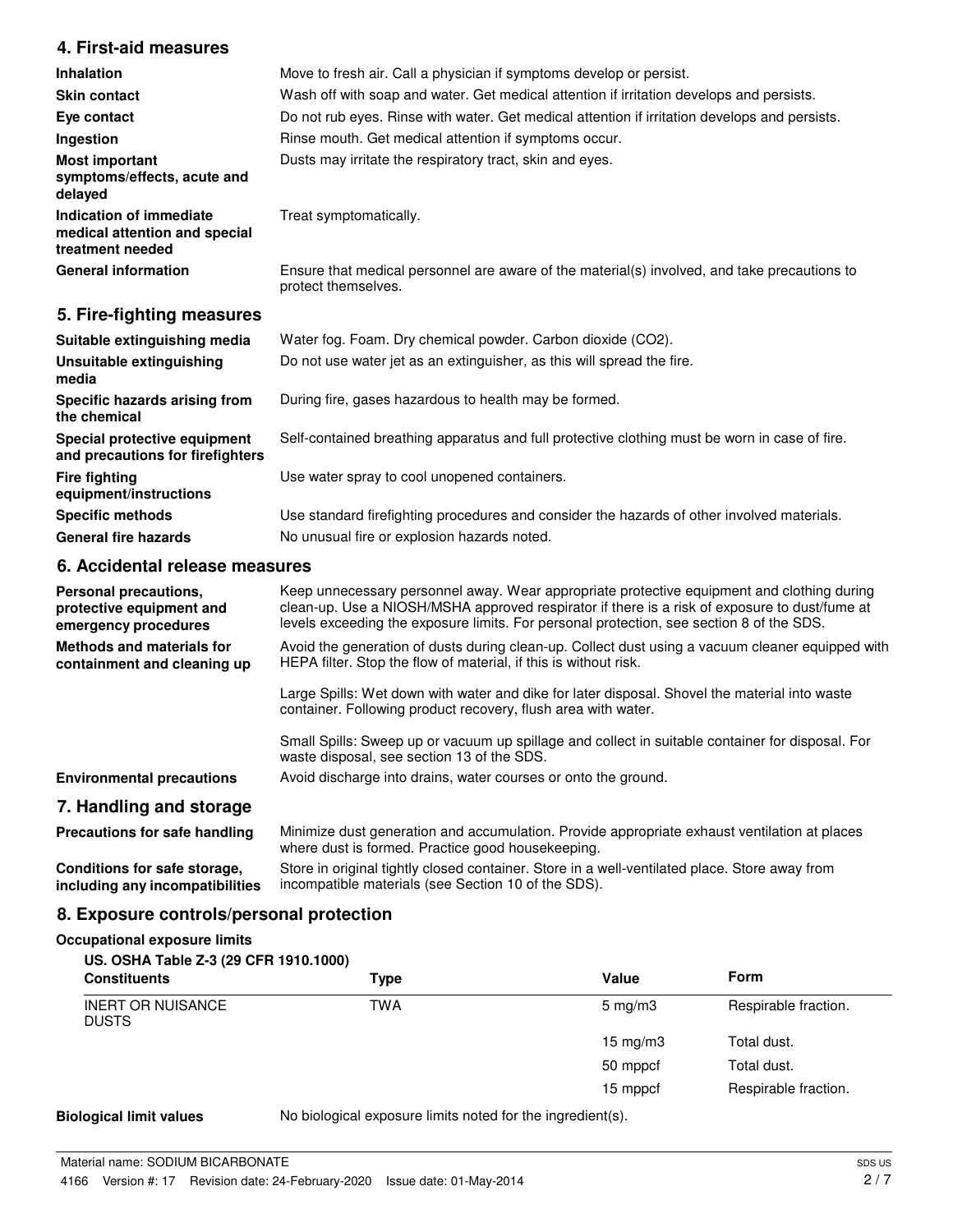| Appropriate engineering<br>controls              | If material is ground, cut, or used in any operation which may generate dusts, use appropriate local<br>exhaust ventilation to keep exposures below the recommended exposure limits.                                        |  |
|--------------------------------------------------|-----------------------------------------------------------------------------------------------------------------------------------------------------------------------------------------------------------------------------|--|
|                                                  | Individual protection measures, such as personal protective equipment                                                                                                                                                       |  |
| Eye/face protection                              | Wear safety glasses with side shields (or goggles).                                                                                                                                                                         |  |
| <b>Skin protection</b><br><b>Hand protection</b> | Wear appropriate chemical resistant gloves.                                                                                                                                                                                 |  |
| <b>Other</b>                                     | Wear suitable protective clothing.                                                                                                                                                                                          |  |
| <b>Respiratory protection</b>                    | Use a NIOSH/MSHA approved respirator if there is a risk of exposure to dust/fume at levels<br>exceeding the exposure limits.                                                                                                |  |
| <b>Thermal hazards</b>                           | Wear appropriate thermal protective clothing, when necessary.                                                                                                                                                               |  |
| <b>General hygiene</b><br>considerations         | Always observe good personal hygiene measures, such as washing after handling the material<br>and before eating, drinking, and/or smoking. Routinely wash work clothing and protective<br>equipment to remove contaminants. |  |

## **9. Physical and chemical properties**

| Appearance                                        |                                         |
|---------------------------------------------------|-----------------------------------------|
| <b>Physical state</b>                             | Solid.                                  |
| Form                                              | Crystalline powder.                     |
| Color                                             | White.                                  |
| Odor                                              | None.                                   |
| <b>Odor threshold</b>                             | Not available.                          |
| рH                                                | 8.3 Freshly prepared 0.1 molar solution |
| <b>Melting point/freezing point</b>               | 122 °F (50 °C)                          |
| Initial boiling point and boiling<br>range        | Not available.                          |
| <b>Flash point</b>                                | Not available.                          |
| <b>Evaporation rate</b>                           | Not available.                          |
| Flammability (solid, gas)                         | Not available.                          |
| Upper/lower flammability or explosive limits      |                                         |
| <b>Flammability limit - lower</b><br>(%)          | Not available.                          |
| <b>Flammability limit - upper</b><br>(%)          | Not available.                          |
| Explosive limit - lower (%)                       | Not available.                          |
| Explosive limit - upper (%)                       | Not available.                          |
| Vapor pressure                                    | < 0.0000001 kPa at 25 °C                |
| <b>Vapor density</b>                              | Not available.                          |
| <b>Relative density</b>                           | Not available.                          |
| Solubility(ies)                                   |                                         |
| Solubility (water)                                | Not available.                          |
| <b>Partition coefficient</b><br>(n-octanol/water) | Not available.                          |
| <b>Auto-ignition temperature</b>                  | Not available.                          |
| <b>Decomposition temperature</b>                  | Not available.                          |
| <b>Viscosity</b>                                  | Not available.                          |
| <b>Other information</b>                          |                                         |
| <b>Bulk density</b>                               | 0.98 g/cm3 at 20 °C                     |
| <b>Density</b>                                    | $2.20$ g/cm3                            |
| <b>Explosive properties</b>                       | Not explosive.                          |
| <b>Molecular formula</b>                          | C-H2-O3.Na                              |
| <b>Molecular weight</b>                           | 84.01 g/mol                             |
| <b>Oxidizing properties</b>                       | Not oxidizing.                          |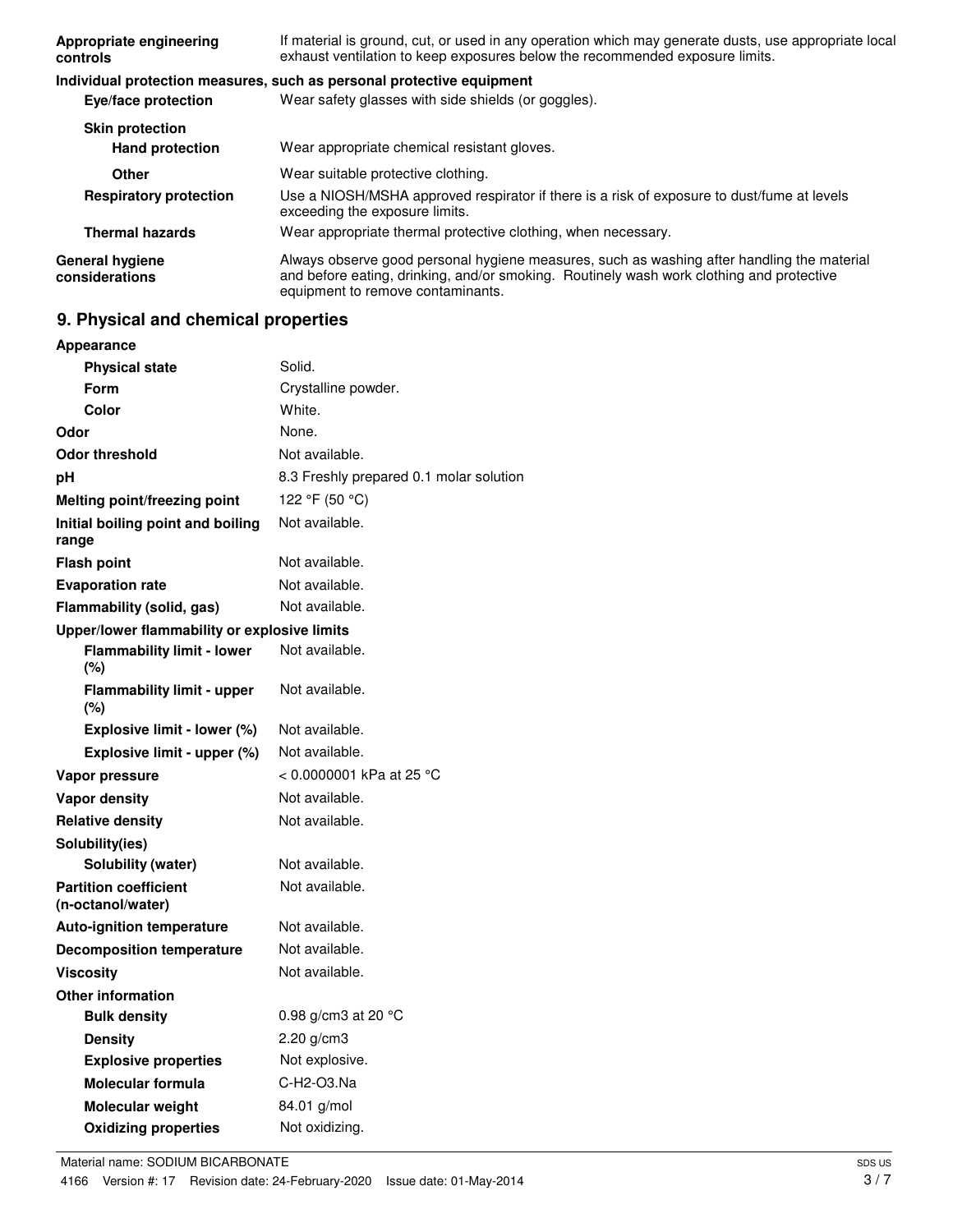| <b>Specific gravity</b> | 2.16 |
|-------------------------|------|
| VOC.                    | CARB |

## **10. Stability and reactivity**

| Reactivity                                   | The product is stable and non-reactive under normal conditions of use, storage and transport. |
|----------------------------------------------|-----------------------------------------------------------------------------------------------|
| <b>Chemical stability</b>                    | Material is stable under normal conditions.                                                   |
| <b>Possibility of hazardous</b><br>reactions | No dangerous reaction known under conditions of normal use.                                   |
| <b>Conditions to avoid</b>                   | Contact with incompatible materials.                                                          |
| Incompatible materials                       | Strong oxidizing agents.                                                                      |
| <b>Hazardous decomposition</b><br>products   | No hazardous decomposition products are known.                                                |

## **11. Toxicological information**

### **Information on likely routes of exposure**

| <b>Inhalation</b>                                                                  | Dust may irritate respiratory system.                    |
|------------------------------------------------------------------------------------|----------------------------------------------------------|
| <b>Skin contact</b>                                                                | Dust or powder may irritate the skin.                    |
| Eye contact                                                                        | Dust may irritate the eyes.                              |
| Ingestion                                                                          | Expected to be a low ingestion hazard.                   |
| Symptoms related to the<br>physical, chemical and<br>toxicological characteristics | Dusts may irritate the respiratory tract, skin and eyes. |

#### **Information on toxicological effects**

| <b>Acute toxicity</b>                                 | Not known.                                                                                                          |                     |  |
|-------------------------------------------------------|---------------------------------------------------------------------------------------------------------------------|---------------------|--|
| <b>Product</b>                                        | <b>Species</b>                                                                                                      | <b>Test Results</b> |  |
| SODIUM BICARBONATE (CAS 144-55-8)                     |                                                                                                                     |                     |  |
| Acute                                                 |                                                                                                                     |                     |  |
| Dermal                                                |                                                                                                                     |                     |  |
|                                                       | Human                                                                                                               | 30 mg/day           |  |
| Oral                                                  |                                                                                                                     |                     |  |
| LD50                                                  | Rat                                                                                                                 | 4220 mg/kg          |  |
| <b>Skin corrosion/irritation</b>                      | Prolonged skin contact may cause temporary irritation.                                                              |                     |  |
| Serious eye damage/eye<br>irritation                  | Direct contact with eyes may cause temporary irritation.                                                            |                     |  |
| Respiratory or skin sensitization                     |                                                                                                                     |                     |  |
| <b>Respiratory sensitization</b>                      | Not a respiratory sensitizer.                                                                                       |                     |  |
| <b>Skin sensitization</b>                             | This product is not expected to cause skin sensitization.                                                           |                     |  |
| Germ cell mutagenicity                                | No data available to indicate product or any components present at greater than 0.1% are<br>mutagenic or genotoxic. |                     |  |
| Carcinogenicity                                       | Not classifiable as to carcinogenicity to humans.                                                                   |                     |  |
|                                                       | IARC Monographs. Overall Evaluation of Carcinogenicity                                                              |                     |  |
| Not listed.                                           |                                                                                                                     |                     |  |
|                                                       | OSHA Specifically Regulated Substances (29 CFR 1910.1001-1053)                                                      |                     |  |
| Not listed.                                           |                                                                                                                     |                     |  |
| Not listed.                                           | US. National Toxicology Program (NTP) Report on Carcinogens                                                         |                     |  |
|                                                       |                                                                                                                     |                     |  |
| <b>Reproductive toxicity</b>                          | This product is not expected to cause reproductive or developmental effects.                                        |                     |  |
| Specific target organ toxicity -<br>single exposure   | Not classified.                                                                                                     |                     |  |
| Specific target organ toxicity -<br>repeated exposure | Not classified.                                                                                                     |                     |  |
| <b>Aspiration hazard</b>                              | Not an aspiration hazard.                                                                                           |                     |  |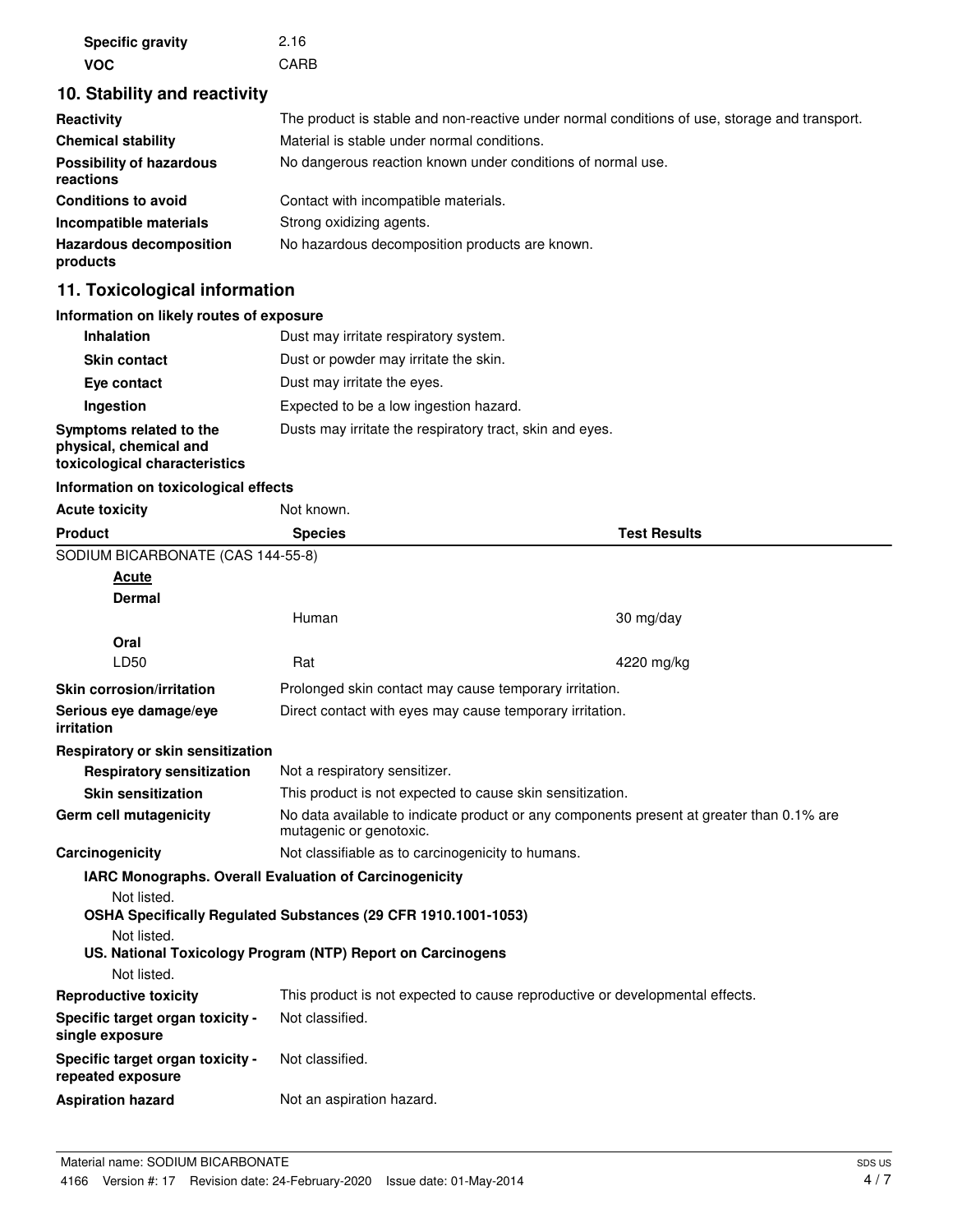## **12. Ecological information**

| <b>Ecotoxicity</b>                       |                                                                                                                                                                                            | The product is not classified as environmentally hazardous. However, this does not exclude the<br>possibility that large or frequent spills can have a harmful or damaging effect on the environment.                  |                                                                                                                                                                                                     |  |
|------------------------------------------|--------------------------------------------------------------------------------------------------------------------------------------------------------------------------------------------|------------------------------------------------------------------------------------------------------------------------------------------------------------------------------------------------------------------------|-----------------------------------------------------------------------------------------------------------------------------------------------------------------------------------------------------|--|
| <b>Product</b>                           |                                                                                                                                                                                            | <b>Species</b>                                                                                                                                                                                                         | <b>Test Results</b>                                                                                                                                                                                 |  |
| SODIUM BICARBONATE (CAS 144-55-8)        |                                                                                                                                                                                            |                                                                                                                                                                                                                        |                                                                                                                                                                                                     |  |
| <b>Aquatic</b>                           |                                                                                                                                                                                            |                                                                                                                                                                                                                        |                                                                                                                                                                                                     |  |
| Crustacea                                | EC50                                                                                                                                                                                       | Daphnia                                                                                                                                                                                                                | 2350 mg/L, 48 Hours                                                                                                                                                                                 |  |
| Fish                                     | <b>LC50</b>                                                                                                                                                                                | Fish                                                                                                                                                                                                                   | 8625 mg/L, 96 Hours                                                                                                                                                                                 |  |
|                                          |                                                                                                                                                                                            | Western mosquitofish (Gambusia affinis) 7550 mg/l, 96 hours                                                                                                                                                            |                                                                                                                                                                                                     |  |
| Persistence and degradability            | No data is available on the degradability of this substance.                                                                                                                               |                                                                                                                                                                                                                        |                                                                                                                                                                                                     |  |
| <b>Bioaccumulative potential</b>         |                                                                                                                                                                                            | No data available.                                                                                                                                                                                                     |                                                                                                                                                                                                     |  |
| <b>Mobility in soil</b>                  | No data available.                                                                                                                                                                         |                                                                                                                                                                                                                        |                                                                                                                                                                                                     |  |
| <b>Other adverse effects</b>             | No other adverse environmental effects (e.g. ozone depletion, photochemical ozone creation<br>potential, endocrine disruption, global warming potential) are expected from this component. |                                                                                                                                                                                                                        |                                                                                                                                                                                                     |  |
| 13. Disposal considerations              |                                                                                                                                                                                            |                                                                                                                                                                                                                        |                                                                                                                                                                                                     |  |
| <b>Disposal instructions</b>             |                                                                                                                                                                                            | Collect and reclaim or dispose in sealed containers at licensed waste disposal site.                                                                                                                                   |                                                                                                                                                                                                     |  |
| Local disposal regulations               |                                                                                                                                                                                            | Dispose in accordance with all applicable regulations.                                                                                                                                                                 |                                                                                                                                                                                                     |  |
| Hazardous waste code                     |                                                                                                                                                                                            | The waste code should be assigned in discussion between the user, the producer and the waste<br>disposal company.                                                                                                      |                                                                                                                                                                                                     |  |
| Waste from residues / unused<br>products |                                                                                                                                                                                            | Dispose of in accordance with local regulations. Empty containers or liners may retain some<br>product residues. This material and its container must be disposed of in a safe manner (see:<br>Disposal instructions). |                                                                                                                                                                                                     |  |
| <b>Contaminated packaging</b>            |                                                                                                                                                                                            |                                                                                                                                                                                                                        | Since emptied containers may retain product residue, follow label warnings even after container is<br>emptied. Empty containers should be taken to an approved waste handling site for recycling or |  |

## **14. Transport information**

#### **DOT**

Not regulated as dangerous goods.

#### **IATA**

Not regulated as dangerous goods.

#### **IMDG**

Not regulated as dangerous goods.

**Transport in bulk according to** Not applicable. **Annex II of MARPOL 73/78 and the IBC Code**

## **15. Regulatory information**

**US federal regulations**

This product is not known to be a "Hazardous Chemical" as defined by the OSHA Hazard Communication Standard, 29 CFR 1910.1200.

## **Toxic Substances Control Act (TSCA)**

**TSCA Section 12(b) Export Notification (40 CFR 707, Subpt. D)**

disposal.

Not regulated.

#### **CERCLA Hazardous Substance List (40 CFR 302.4)**

Not listed.

## **SARA 304 Emergency release notification**

Not regulated.

**OSHA Specifically Regulated Substances (29 CFR 1910.1001-1053)**

Not listed.

## **Superfund Amendments and Reauthorization Act of 1986 (SARA)**

## **SARA 302 Extremely hazardous substance**

Not listed.

#### **SARA 311/312 Hazardous** Yes **chemical**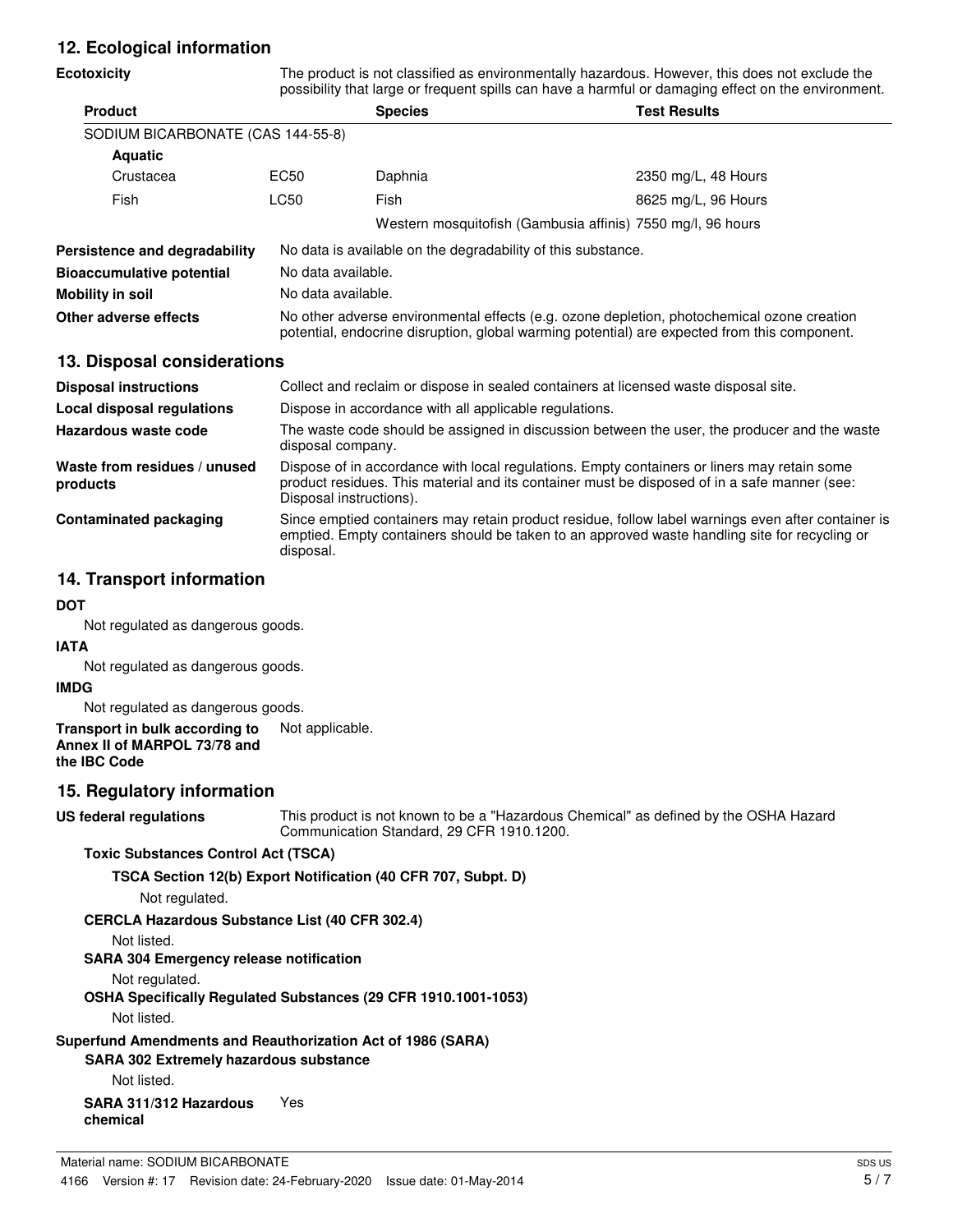**Classified hazard** Acute toxicity (any route of exposure) **categories**

## **SARA 313 (TRI reporting)**

Not regulated.

#### **Other federal regulations**

#### **Clean Air Act (CAA) Section 112 Hazardous Air Pollutants (HAPs) List**

Not regulated.

#### **Clean Air Act (CAA) Section 112(r) Accidental Release Prevention (40 CFR 68.130)**

Not regulated.

| Safe Drinking Water Act<br>(SDWA)                   | Contains component(s) regulated under the Safe Drinking Water Act.       |
|-----------------------------------------------------|--------------------------------------------------------------------------|
| <b>Food and Drug</b><br><b>Administration (FDA)</b> | Total food additive<br>Direct food additive<br><b>GRAS</b> food additive |

#### **US state regulations**

#### **California Proposition 65**

California Safe Drinking Water and Toxic Enforcement Act of 2016 (Proposition 65): This material is not known to contain any chemicals currently listed as carcinogens or reproductive toxins. For more information go to www.P65Warnings.ca.gov.

#### **International Inventories**

| Country(s) or region        | <b>Inventory name</b>                                                     | On inventory (yes/no)* |
|-----------------------------|---------------------------------------------------------------------------|------------------------|
| Australia                   | Australian Inventory of Chemical Substances (AICS)                        | Yes                    |
| Canada                      | Domestic Substances List (DSL)                                            | Yes                    |
| Canada                      | Non-Domestic Substances List (NDSL)                                       | No                     |
| China                       | Inventory of Existing Chemical Substances in China (IECSC)                | Yes                    |
| Europe                      | European Inventory of Existing Commercial Chemical<br>Substances (EINECS) | Yes                    |
| Europe                      | European List of Notified Chemical Substances (ELINCS)                    | No                     |
| Japan                       | Inventory of Existing and New Chemical Substances (ENCS)                  | Yes                    |
| Korea                       | Existing Chemicals List (ECL)                                             | Yes                    |
| New Zealand                 | New Zealand Inventory                                                     | Yes                    |
| Philippines                 | Philippine Inventory of Chemicals and Chemical Substances<br>(PICCS)      | Yes                    |
| Taiwan                      | Taiwan Chemical Substance Inventory (TCSI)                                | Yes                    |
| United States & Puerto Rico | Toxic Substances Control Act (TSCA) Inventory                             | Yes                    |
|                             |                                                                           |                        |

\*A "Yes" indicates that all components of this product comply with the inventory requirements administered by the governing country(s) A "No" indicates that one or more components of the product are not listed or exempt from listing on the inventory administered by the governing country(s).

## **16. Other information, including date of preparation or last revision**

| <b>Issue date</b>               | 01-May-2014                                        |
|---------------------------------|----------------------------------------------------|
| <b>Revision date</b>            | 24-February-2020                                   |
| <b>Version #</b>                | 17                                                 |
| <b>HMIS<sup>®</sup></b> ratings | Health: 1<br>Flammability: 0<br>Physical hazard: 0 |
| <b>NFPA ratings</b>             | Health: 1<br>Flammability: 0<br>Instability: 0     |